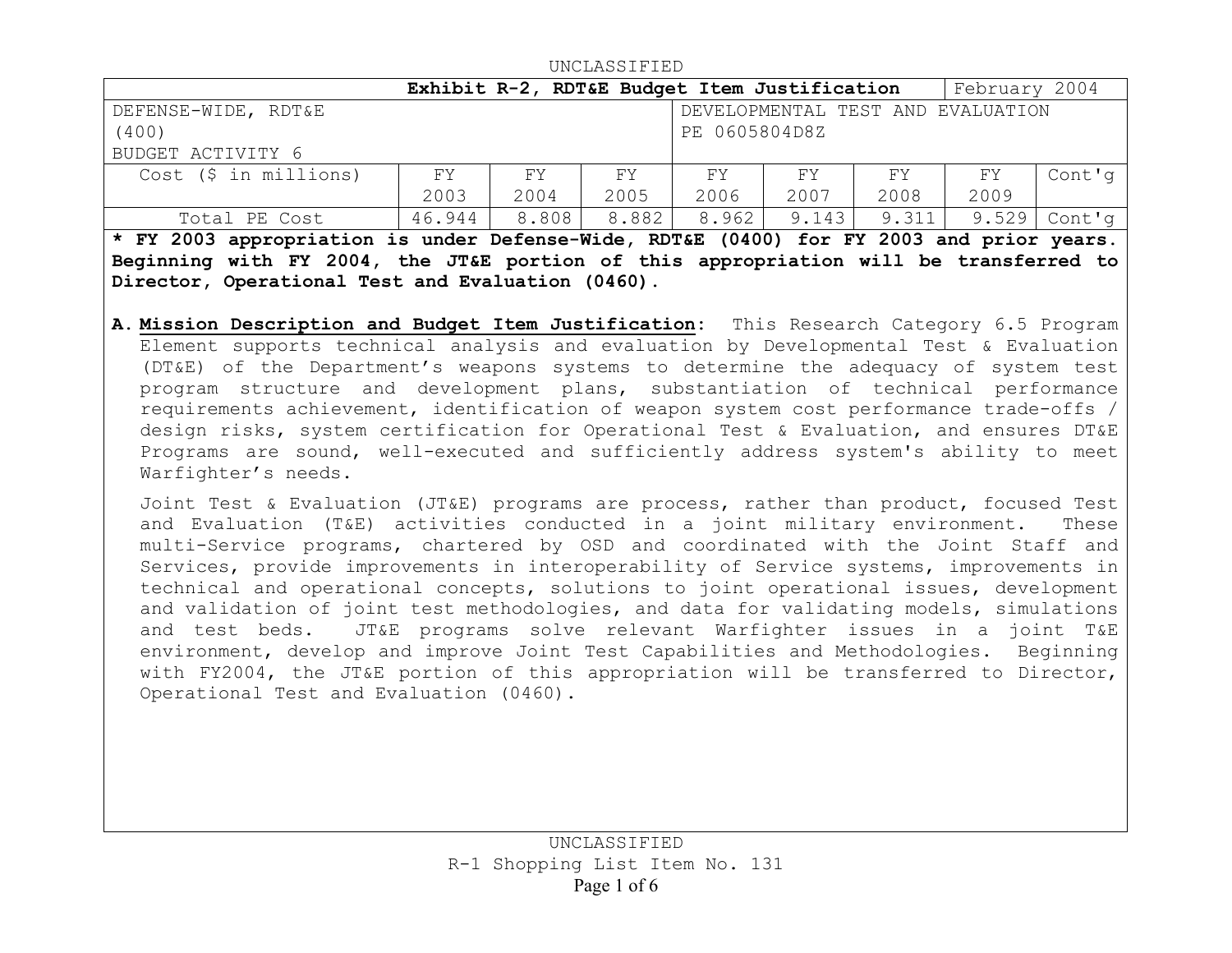#### UNCLASSIFIED

| B. Program Change Summary:                |          |          |          |  |
|-------------------------------------------|----------|----------|----------|--|
|                                           | FY 2003  | FY 2004  | FY 2005  |  |
| Previous President's Budget               | 49.252   | 8.938    | 8.903    |  |
| Current FY 2005 President's Budget 46.944 |          | 8.808    | 8.882    |  |
| Total Adjustments                         | $-2.308$ | $-.130$  | $-.021$  |  |
| Congressional program reductions -1.775   |          |          |          |  |
| Congressional rescissions                 |          |          |          |  |
| Congressional increases                   |          |          |          |  |
| Reprogrammings                            | $-0.309$ | $-0.130$ | $-0.021$ |  |
| SBIR / STTR Transfer                      | $-0.224$ |          |          |  |

## **C. Other Program Funding Summary: N/A**

#### **D. Acquisition Strategy: N/A\***

UNCLASSIFIED R-1 Shopping List Item No. 131 Page 2 of 6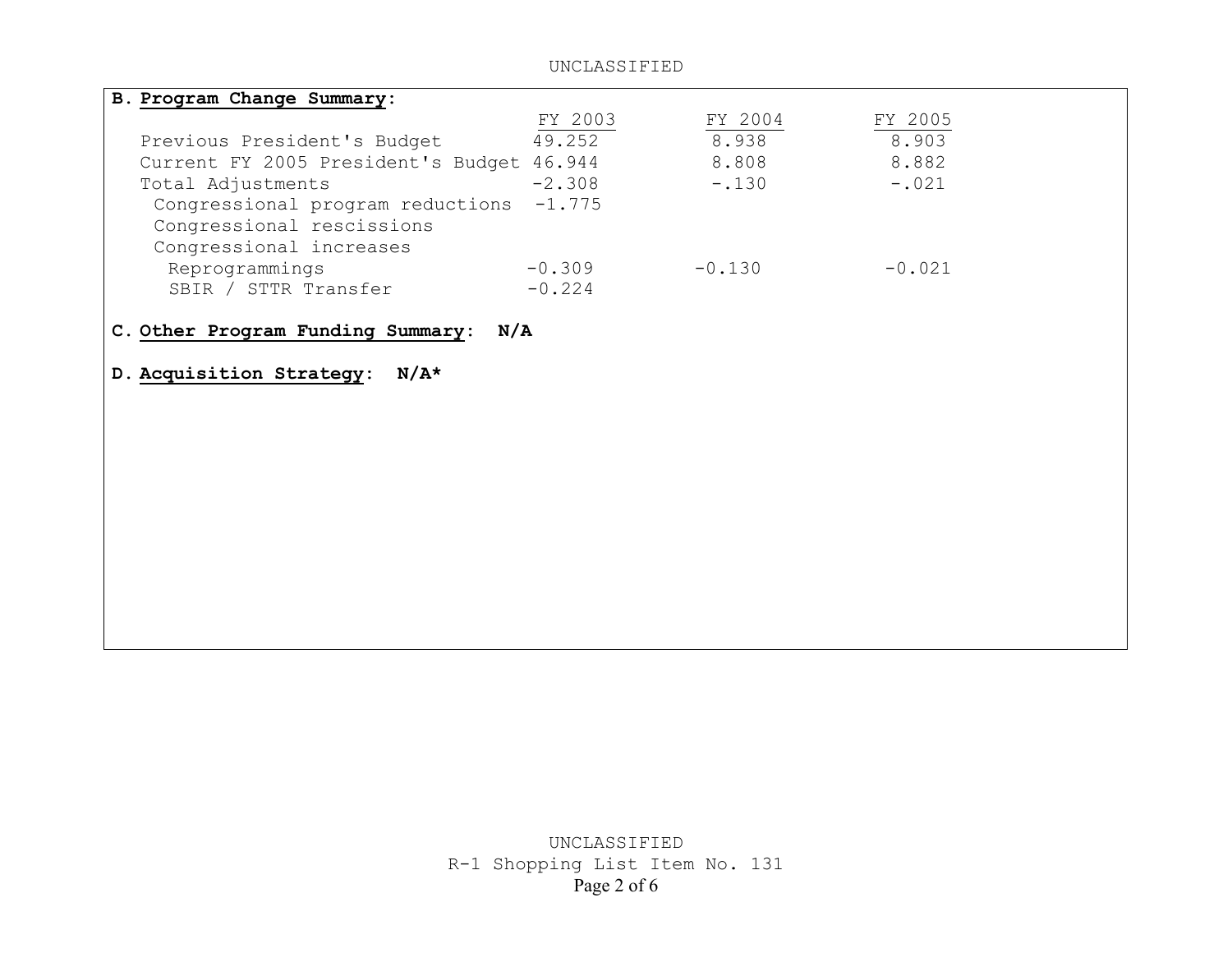|                         |        |       | Exhibit R-2a, RDT&E Project Justification |               |       |       | February 2004                     |        |
|-------------------------|--------|-------|-------------------------------------------|---------------|-------|-------|-----------------------------------|--------|
| DEFENSE-WIDE, RDT&E     |        |       |                                           |               |       |       | DEVELOPMENTAL TEST AND EVALUATION |        |
| (400)                   |        |       |                                           | PE 0605804D8Z |       |       |                                   |        |
| BUDGET ACTIVITY 6       |        |       |                                           |               |       |       |                                   |        |
| $Cost$ (\$ in millions) | FY.    | FY    | FY                                        | FY            | FY    | FY    | FY                                | Cont'g |
|                         | 2003   | 2004  | 2005                                      | 2006          | 2007  | 2008  | 2009                              |        |
| Developmental Test and  |        |       |                                           |               |       |       |                                   | Cont'g |
| Evaluation              | 46.944 | 8.808 | 8.882                                     | 8.962         | 9.143 | 9.311 | 9.529                             |        |

UNCLASSIFIED

**\* FY 2003 appropriation is under Defense-Wide, RDT&E (0400) for FY 2003 and prior years. Beginning with FY 2004, the JT&E portion of this appropriation will be transferred to Director, Operational Test and Evaluation (0460).**

**A. Mission Description and Budget Item Justification:** This PE funds Developmental Test & Evaluation (DT&E) support to the acquisition process, and DT&E oversight of over 220 Programs from the OSD T&E Oversight List. DT&E is the Focal point for DT&E policy as outlined in Section 133, Title 10, USC, and Test and Evaluation Master Plan approval within OSD. DT&E is the USD(AT&L) lead for test/training range activities and DT&E education & training of the T&E workforce. DT&E monitors program status, including ongoing testing, and advises OSD senior leadership on test program adequacy.

Joint Test & Evaluation (JT&E) program management responsibilities include program nomination, senior/technical program review, and approval of JT&E test plans and reports.

## **B. Accomplishments/Planned Program:**

|                        | FY 2003 | FY 2004 | 2005<br>FY |
|------------------------|---------|---------|------------|
| 'Accomplishment/Effort |         |         |            |
| /Cost                  | 46.944  | 8.808   | 8.882      |

## **(U) FY 2003 Accomplishments:**

# **T&E Independent Activities:**

- Review, coordination, and approval of 48 Test and Evaluation Master Plans (TEMPs) (Draft and Service Approved).
- Review and coordination on all significant program documentation to include: 30 Defense Acquisition Executive Summaries (DAES); 46 Acquisition Decision Memoranda

UNCLASSIFIED R-1 Shopping List Item No. 131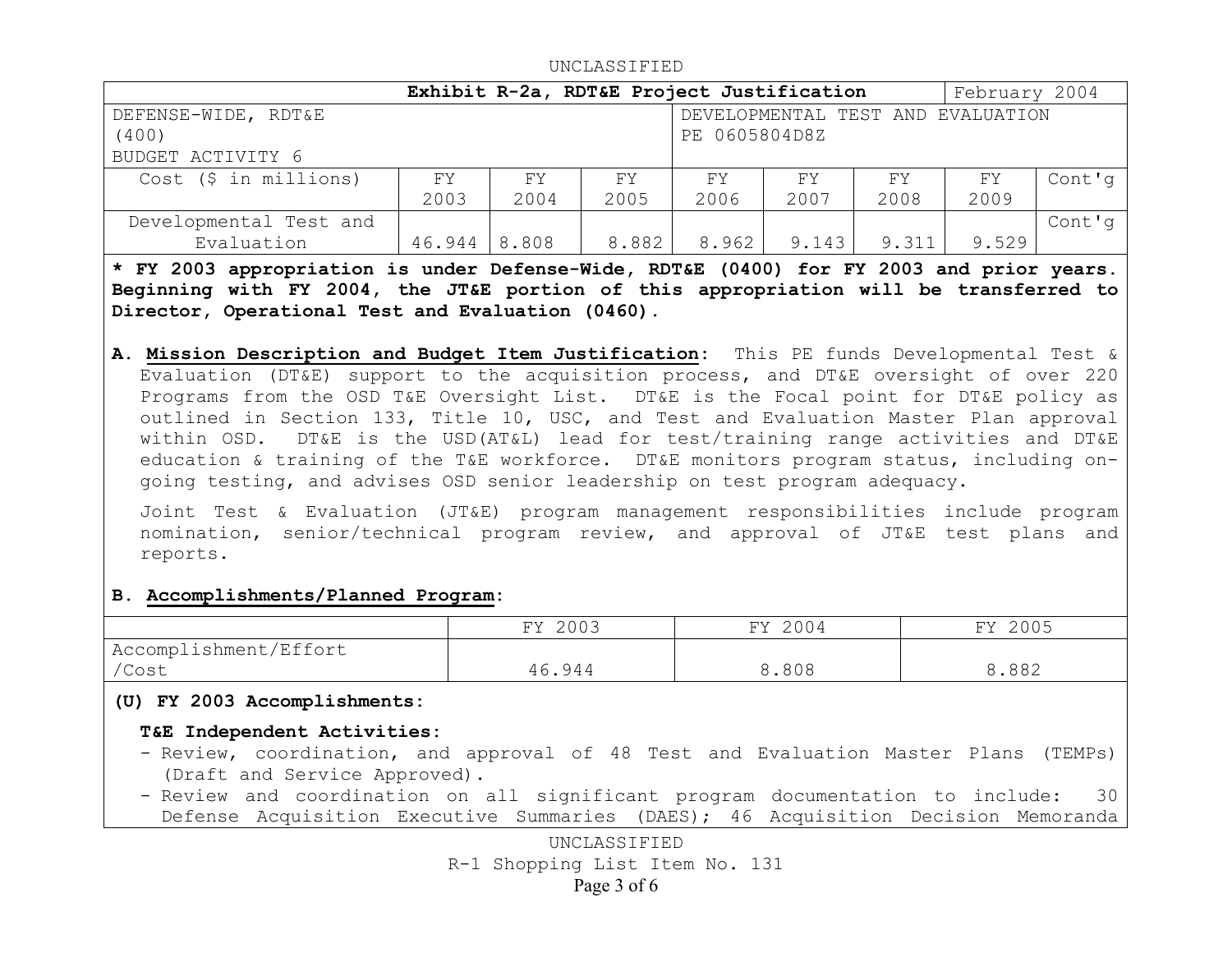#### UNCLASSIFIED

(ADM); and, 1454 Other Documents Reviewed.

- Analyses of programs for compliance with DT&E policies identified in the DoD 5000 acquisition policy and monitoring of on-going DT&E program activities through participation in 862 local and 368 out-of-town developmental test program fora.
- Closely monitored F-22 test program, providing frequent assessment of program progress and software stability issues.
- Conducted detailed analysis to ensure JSF test resources are adequate based on F-22 lessons learned.
- Prepared thorough transition plan to transfer JT&E program from AT&L to DOT&E, including transfer of funding.
- Implemented congressional direction and stand-up of the DoD Test Resource Management Center (TRMC), resulting in assured accomplishment of CY2003 tasks required in the FY03 National Defense Authorization Act (NDAA).
- Provided across-the-board assessment of V-22 program progress, enabling the DAE to determine program was on track and satisfactorily resolving previously identified technical problems.
- Supported USAF working group on space programs, advising on T&E best practices and investigating alternatives to supporting T&E of space programs after transfer to USAF.
- Supported DAU-led study on the capabilities of the T&E workforce of the DoD, as directed by congress in section 234 of the NDAA.
- Managed the conduct of a congressionally-directed report on the capabilities of the test ranges and the capabilities of modeling and simulation technique, resulting in a strategy on how best to integrate the two and make weapon system testing more efficient and effective.

## **JT&E Program:**

- Completed Joint Close Air Support (JCAS) and Joint Shipboard Helicopter Integration Process (JSHIP) Joint Tests, conduct outbriefings, distribute the final reports, and transition legacy products.
- Continued ; Joint Battle Damage Assessment (JBDA), Joint C2 Intelligence, Surveillance and Reconnaissance (JC2ISR), Joint Cruise Missile Defense (JCMD), Joint Global Positioning System Combat Effectiveness (JGPSCE), Joint Logistics/Planning Enhancement (JLOG/PE), Joint Methodology to Assess C4ISR Architecture (JMACA), Joint UAV for Time Sensitive Operations (JUAV-TSO), and Joint Data Link Information Combat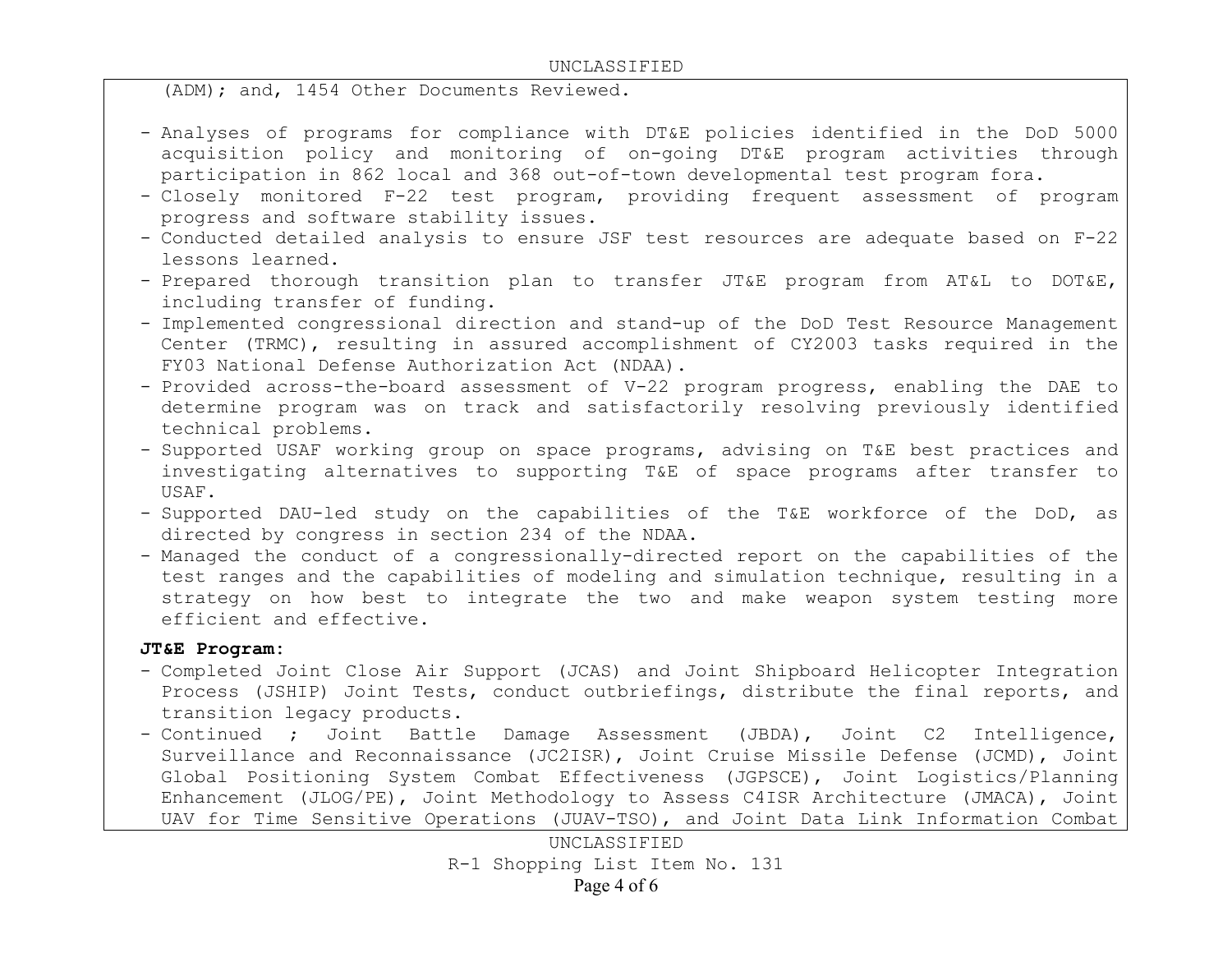Execution (JDICE).

- Initiated Joint Space Control Operations (Negation) (JSCO (N)), Joint Integration and Interoperability of Special Operations (JIISO), and Joint Urban Fires and Effects (JUFE) which were FY2003 SAC directed Joint Feasibility Studies.
- Initiated one "Quick Start" short-term test to look assess potential solutions and make recommendations to reduce tactical vehicle casualties in Operation Iraqi Freedom. This test is named Joint Survivability (JSURV) and is expected to be a sixmonth effort.

# **(U) FY 2004 Plans:**

T&E Independent Activities: Includes funding for technical analysis and evaluation of the developmental testing of the more than 180 major weapon acquisition programs. Specifically, the DT&E organization, within Defense Systems, is the USD(AT&L) focal point for all activities related to developmental test and evaluation as outlined in Section 133, Title 10, United States Code. T&E Independent Activities include funding for:

- Analyses of programs for compliance with DT&E policies identified in the DoD 5000 acquisition policy.
- Determination of the adequacy of system test program structure and development plans and substantiation of technical performance requirements achievement, identification of weapon system cost performance trade-offs/design risks.
- Supports the Director, Defense Systems in OIPTs (and comparable organizations), DAES, DABS.
- Review, coordination, and approval of Test and Evaluation Master Plans (TEMPs).
- Monitoring of on-going Developmental Test and Evaluation program activities.
- Review and coordination on all significant program documentation.
- Recommending improvements to strengthen DT&E and provide necessary information/advice to DoD Acquisition decision-makers.
- Developing "New" corporate philosophy to improve Department-wide DT&E adequacy through test and evaluation process improvements that ensure readiness to initiate OT&E.
- Supporting DoD Business Initiative Council (BIC) IPT consisting of representatives from the Services, USD(AT&L) and DOT&E to evaluate current TEMP preparation, staffing and approval process, and recommend improvements for implementation by the Services and OSD.